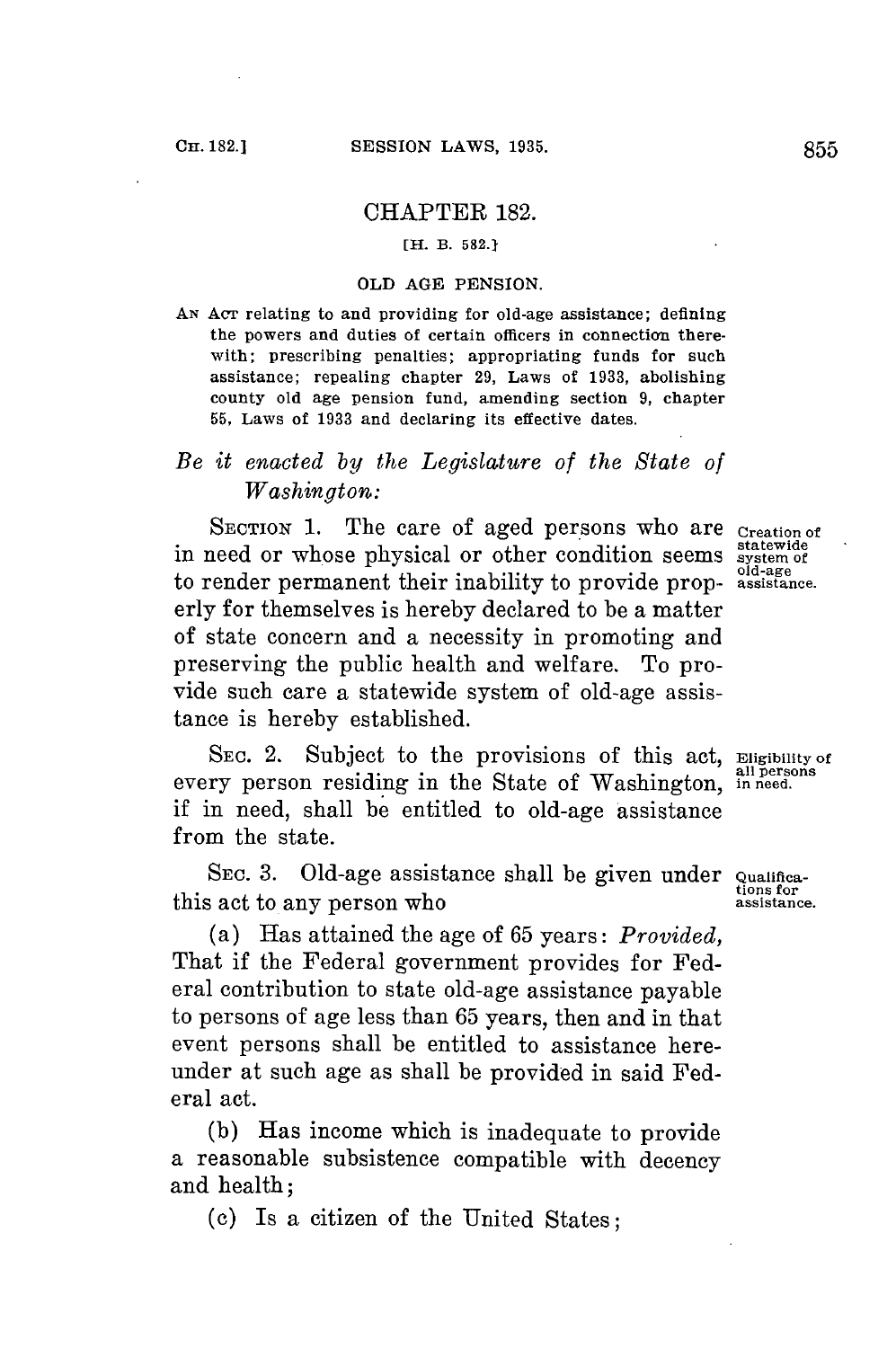**(d)** Has been a resident of the State of Washington **for** at least five years within the ten years immediately preceding his application for old-age assistance;

(e) Is not at the time an inmate of any public or private home for the aged, or any public home, or any public or private institution of a custodial, correctional, or curative character, except in the case of temporary medical or surgical care in a hospital;

**(f)** Has not made a voluntary assignment or transfer of property for the purpose of qualifying for such assistance;

**(g)** Is not because of his physical or mental condition in need of continued institutional care.

**Department** SEC. 4. It shall be the duty of the department of <br> **of public** welfare to provide adequately for those eligi-<br>
puttes of the department of the public welfare to provide a dequately for those eligi-<br>
puttes of ble for old-age assistance under the provisions of this act. The amount and nature of old-age assistance which any such person shall receive, and the manner of providing it, shall be determined **by** the **Amount and** said department with due regard to the conditions **assistance,** existing in each case; but such assistance shall not exceed the sum of thirty dollars **(\$30)** per month to each recipient: *Provided,* That in the event Federal participation shall be granted in excess of fifteen **Federalpar-** dollars **(\$15)** a month per recipient, the maximum may be increased to twice the amount that may be recovered for each recipient from Federal sources. The old-age assistance may include, among other **Medical,** things, medical and surgical and hospital care and

Application SEC. 5. A person requesting old-age assistance for assistance under this act shall make his application therefor to under this act shall make his application therefor to the department of public welfare. An inmate of a public or private home **for** the aged, or of any public home, or of any public or private institution of a correctional, custodial, or curative character may

**nature of**

surgical,<br>hospital **hospital** nursing. **care.**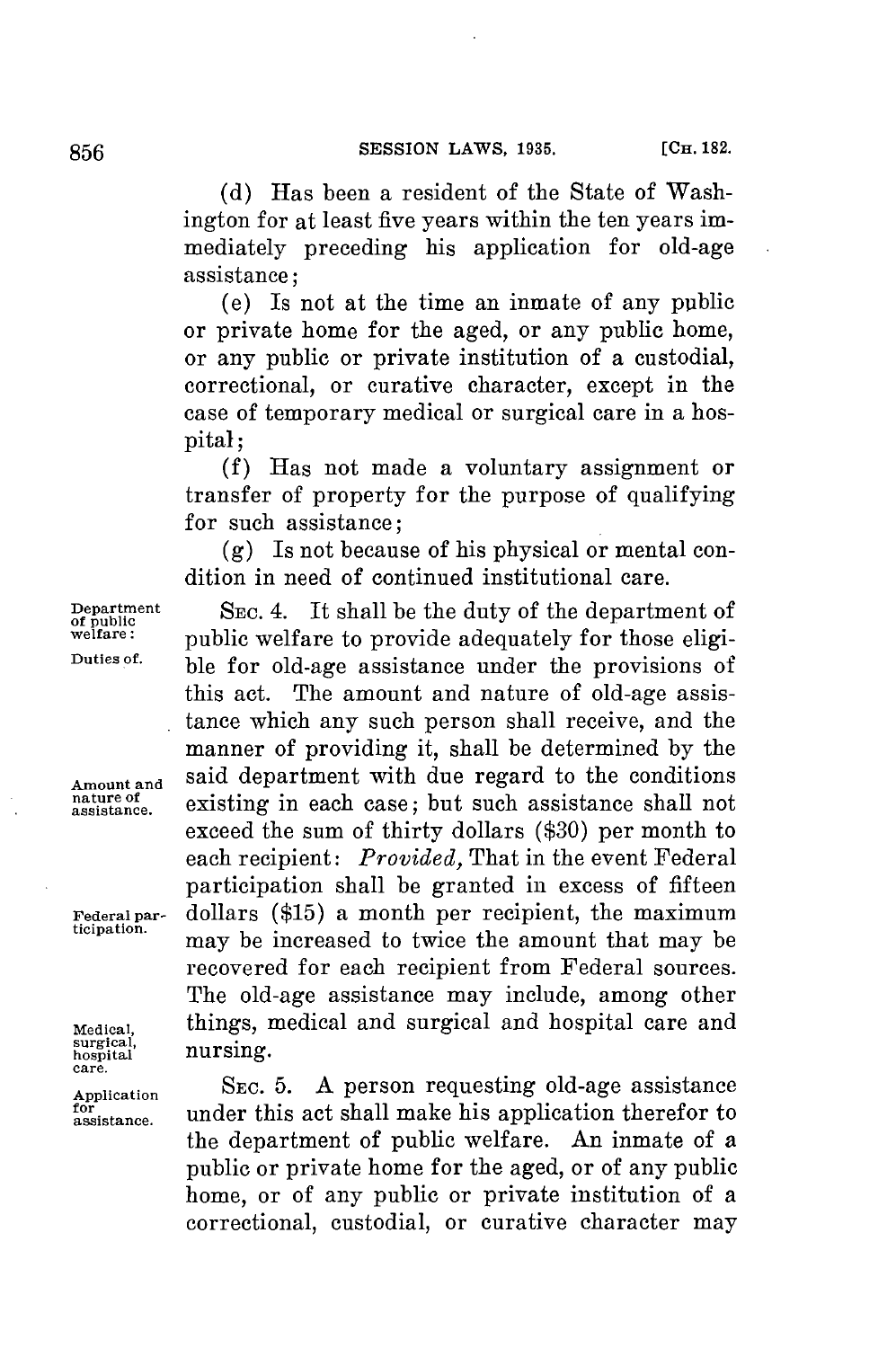make an application while in such a home or institution, but the assistance, if granted, shall not be paid until after he ceases to be such an inmate. The person requesting an old-age assistance grant may apply in person, or the application may be made **by** another in his behalf. The application shall be made in writing or reduced to writing, upon standard forms, prescribed and furnished **by** the department of public welfare.

SEC. 6. The department of public welfare is Rules and hereby authorized to and shall make rules and regulations necessary for the carrying out of the provisions of this act to the end that old-age assistance may be administered uniformly throughout the state, having regard for the varying costs of living in different parts of the state and that the spirit and purpose of this act may be complied with.

**SEC. 7.** Whenever the department of public **Investigation** welfare receives an application for an old-age assis- of applicant. tance grant, an investigation and record shall be promptly made of the circumstances of the applicant. The object of such investigation shall be to ascertain the facts supporting the application made under this act and such other information as may be required **by** the rules of the department. The department shall have the power to issue subpoenas for witnesses and compel their attendance and the production of papers and writings and may examine witnesses under oath.

**SEC. 8.** Upon the completion of its investigation, Determina-<br>
department of public welfare shall decide eligibility. the department of public welfare shall decide whether the applicant is eligible for and should receive an old-age assistance grant under this act, the amount of the assistance, the manner of paying or providing it and the date on which the assistance shall begin. The department may make such additional investigation as it may deem necessary, and shall make its decision as to the granting of assis-

necessary<br>for adminis-<br>tration.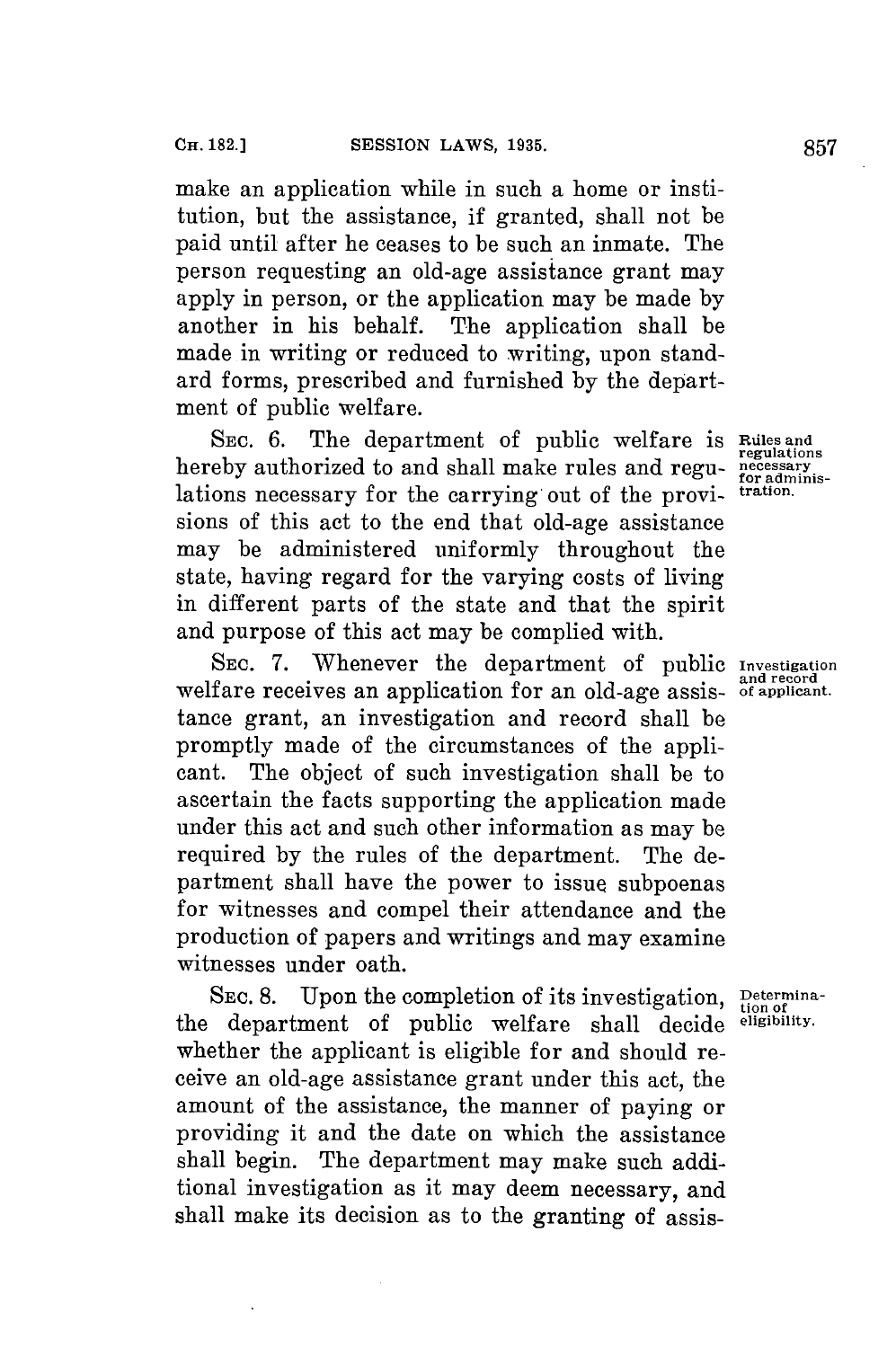### 858 **SESSION LAWS, 1935.** [CH. 182.

tance and the amount and nature of assistance to **be** granted the applicant as in its opinion is justified and in conformity with the provisions of this act. **Written** The department shall notify the applicant of its **decision.** decision in writing. Such decision shall be final.

**No other SEC. 9.** No person receiving old-age assistance **relief.** grant under this act shall at the same time receive any other relief from the state, or from any political subdivision thereof, except for medical and surgical and hospital care and nursing assistance.

If incapable SEC. 10. If the person receiving old-age assistance reset or money.<br>
or money. tance is, on the testimony of reputable witnesses, tance is, on the testimony of reputable witnesses, found incapable of taking care of himself or his money, the director of public welfare may direct the payment of the installments of the old-age assistance to any responsible person or corporation for his benefit.

Funeral SEC. 11. On the death of a recipient of old-age assistance, reasonable funeral expenses not exceeding one hundred dollars **(\$100)** may be paid **by** the department of public welfare if the estate of the deceased is insufficient to pay the same.

**If SEc.** 12. **If** a recipient is convicted of any crime or offense, and punished **by** imprisonment, no payment shall.be made during the period of imprisonment. In such cases, the assistance may be declared forfeited in the discretion of the department. The department may suspend temporarily the assistance Temporary granted to any person for any period during which such person is not in need thereof.

**SEC. 13.** If, at any time during the continuance of old-age assistance, the recipient thereof or the **If recipient** husband or wife of the recipient, becomes possessed **becomes** possessed of of any property or income in excess of the amount property or enjoyed at the time of the granting of the assistance. enjoyed at the time of the granting of the assistance, it shall be the duty of the recipient immediately to notify the department of the receipt and possession

**imprisoned.**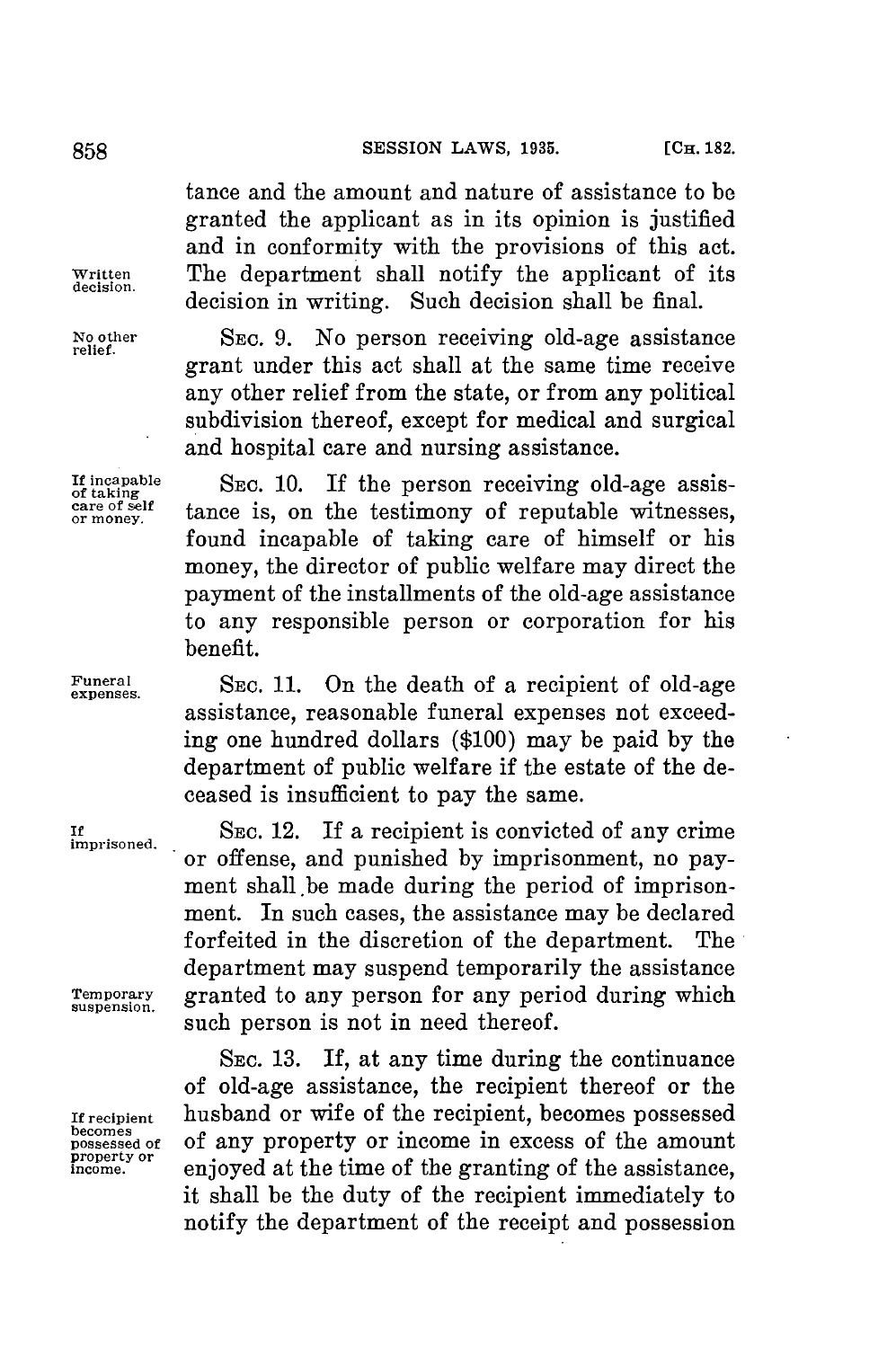of such property or income, and the department **Notifying of** may, on inquiry, either cancel the assistance or vary the amount thereof in accordance with circumstances, and any excess assistance theretofore paid shall be returned to the state and be recoverable as a debt due the state.

**SEC.** 14. If at any time the department has reason to believe, **by** reason of a complaint or otherwise, that old-age assistance allowance has been improperly granted, it shall cause an investigation to be made and if it appears as a result of any such **Improper** investigation that the assistance was improperly **granting.** granted, the department shall immediately cause all further payments under any such allowance to cease.

**SEC. 15. All** assistance grants under this act shall be reconsidered from time to time, or as fre- **Reconsidera**quently as may be required by the rules of the department. After such further investigation as may be deemed necessary, the amount and manner of giving the assistance may be changed or the assistance may be withdrawn if the department finds that the recipient's circumstances have changed sufficiently to warrant such action. It shall be within the power of the department at any time to cancel and revoke assistance for cause, and it may for cause suspend payments for assistance for such periods as it may deem proper.

**SEC. 16.** The department of public welfare **is Reports: to** hereby authorized and directed to make such reports sovernment. and in such detail as may be required of it to the Federal government. Within ninety **(90)** days after the close of each calendar year, the department shall make a report to the governor for the preceding **To governor**. year, stating (a) the total number recipients, (b) the **Contents** of amount paid in cash, **(c)** the total number of applications, **(d)** the number granted, (e) the number denied, **(f)** the number cancelled during the year,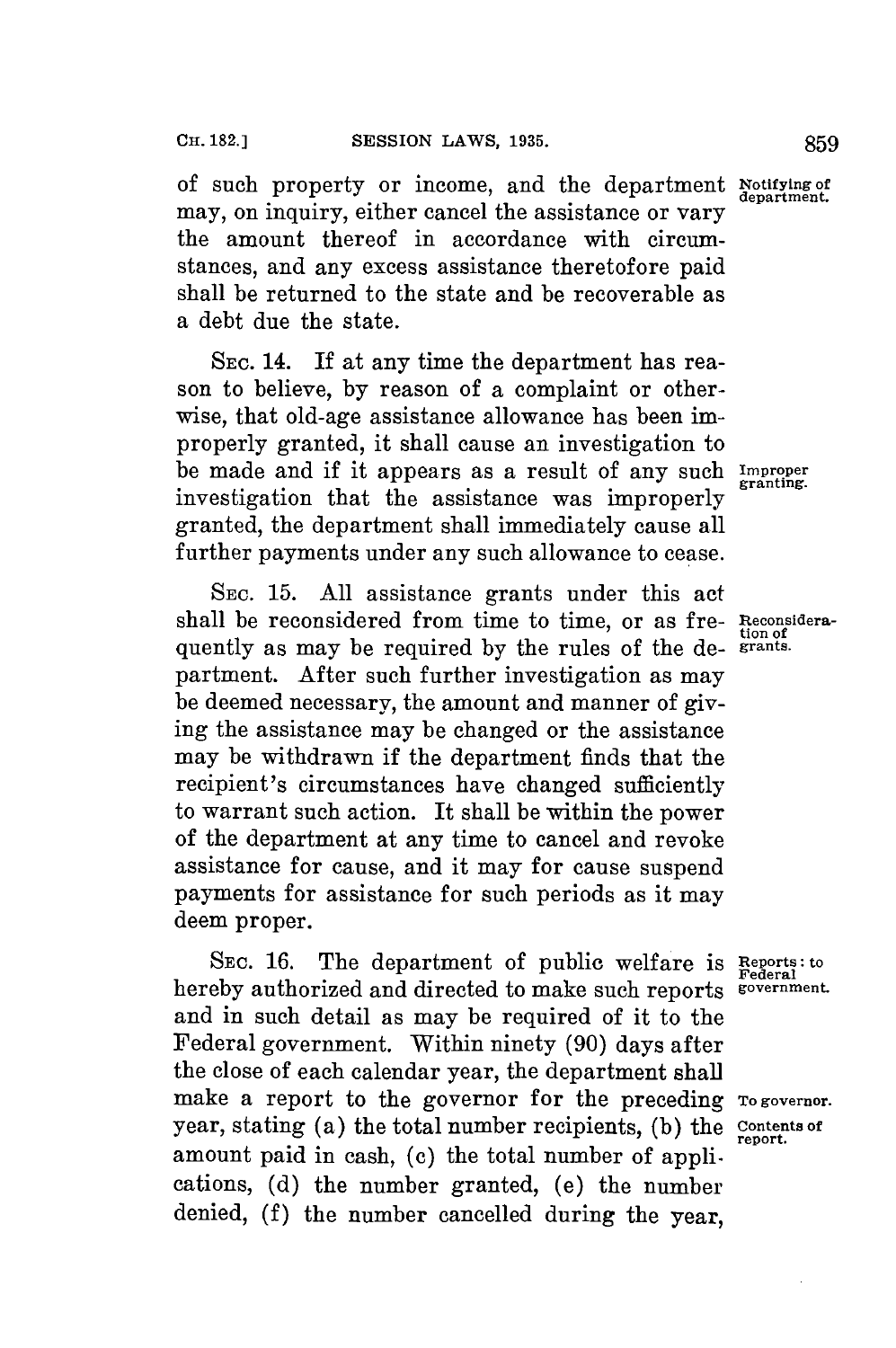and **(g)** such other information as may be deemed advisable.

**nalistnanbe** SEC. **17. All** assistance given under this act shall **and exempt.** be inalienable **by** any assignment or transfer and shall be exempt from levy or execution under the laws of this state.

SEC. 18. The total amount paid in assistance to estate of the recipient of old-age assistance under this act shall be a lien upon the estate of such recipient. On the death of a person receiving assistance under this act, or of the survivor of a married couple, both of whom were assisted, the total amount paid as assistance shall be allowed and deducted from the estate **by** the court having jurisdiction to settle the estate, and paid to the state. The department may require as a condition to granting assistance in any case, that all or any part of the property, either real or personal, but not including household goods and personal effects, of a person applying for assistance be pledged to the state as a guaranty **for** the reimbursement of the funds so granted as old-age assistance pursuant to the provisions of this act. Before making any grant the department may take from Agreement each applicant a properly acknowledged agreement<br> **to reimburse** to reimburse the state for all assistance granted, in **state,** to reimburse the state for all assistance granted, in which agreement said applicant shall assign as collateral security for said assistance, such part of his personal property not including household goods and personal effects as the department shall demand. At any time the department may execute and **County clerk** file with the county clerk a certificate showing the amount of assistance paid to said person, and when so filed each said certificate shall be a legal claim against both the said person and his estate and shall have the same force and effect as a judgment at law. The county clerk shall keep a suitable record The county clerk shall keep a suitable record **Record of.** of such certificates without charging any fee therefor, and enter therein an acknowledgment of satis-

**Amount lien upon**

to file<br>certificates.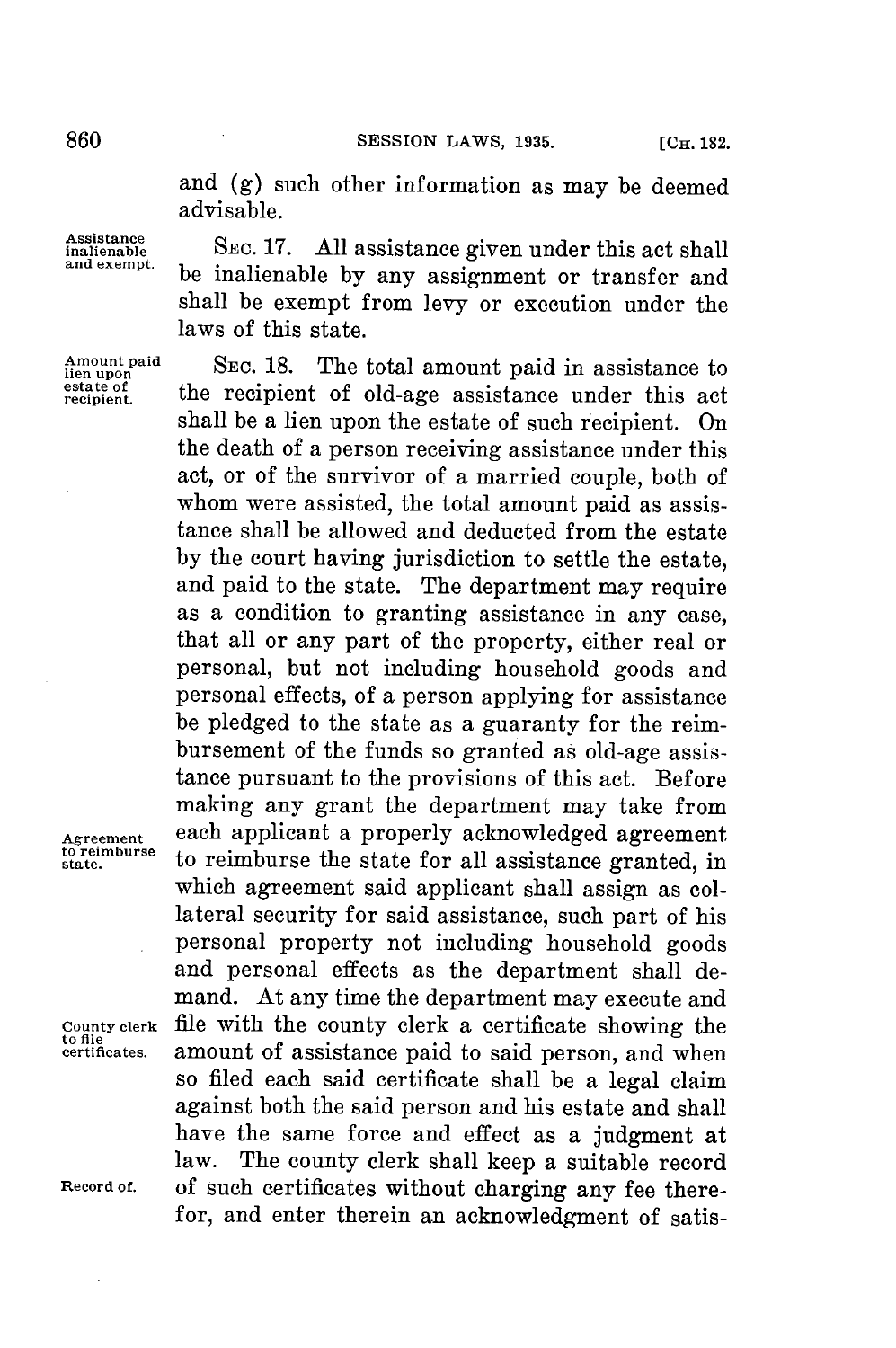faction upon receipt of notice thereof from the department. **All** funds recovered under these provisions shall be paid to the state. No levy or lien **No levy or** shall be enforced against any real estate of the recipient while it is occupied **by** the recipient's surviving spouse, if the latter is not more than fifteen years younger than the recipient, and does not marry again: *Provided, however,* That this section shall be operative and take effect only if its inclusion is essential to obtain participation on the part of the Federal government in the assistance provided **for by** this act.

SEC. **19.** If at any time during a period not longer than one year following the termination of such assistance the department has reason to believe that a spouse, liable for the support of the recipient of assistance is or was reasonably able to assist him, it shall be empowered to bring suit against such spouse, to recover the amount, with simple interest Recovery of amount with at six per cent (67) per annum, of the assistance **interest.** provided under this act subsequent to the time when such spouse, became reasonably able to assist the recipient, or such part thereof as such spouse, was reasonably able to have paid.

SEC. 20. Any person who by means of a will- Misdefully false statement or representation, or by impersonation, or other fraudulent device, obtains, or attempts to obtain, or aids or abets any person to obtain:

(a) Assistance to which he is not entitled;

**(b)** Greater assistance than that to which **he** is justly entitled;

**(c)** Payment of any forfeited installment grant;

**(d)** Or aids or abets in buying or in any way disposing of the property of the recipient of assistance without the consent of the director of public welfare shall be guilty of a misdemeanor.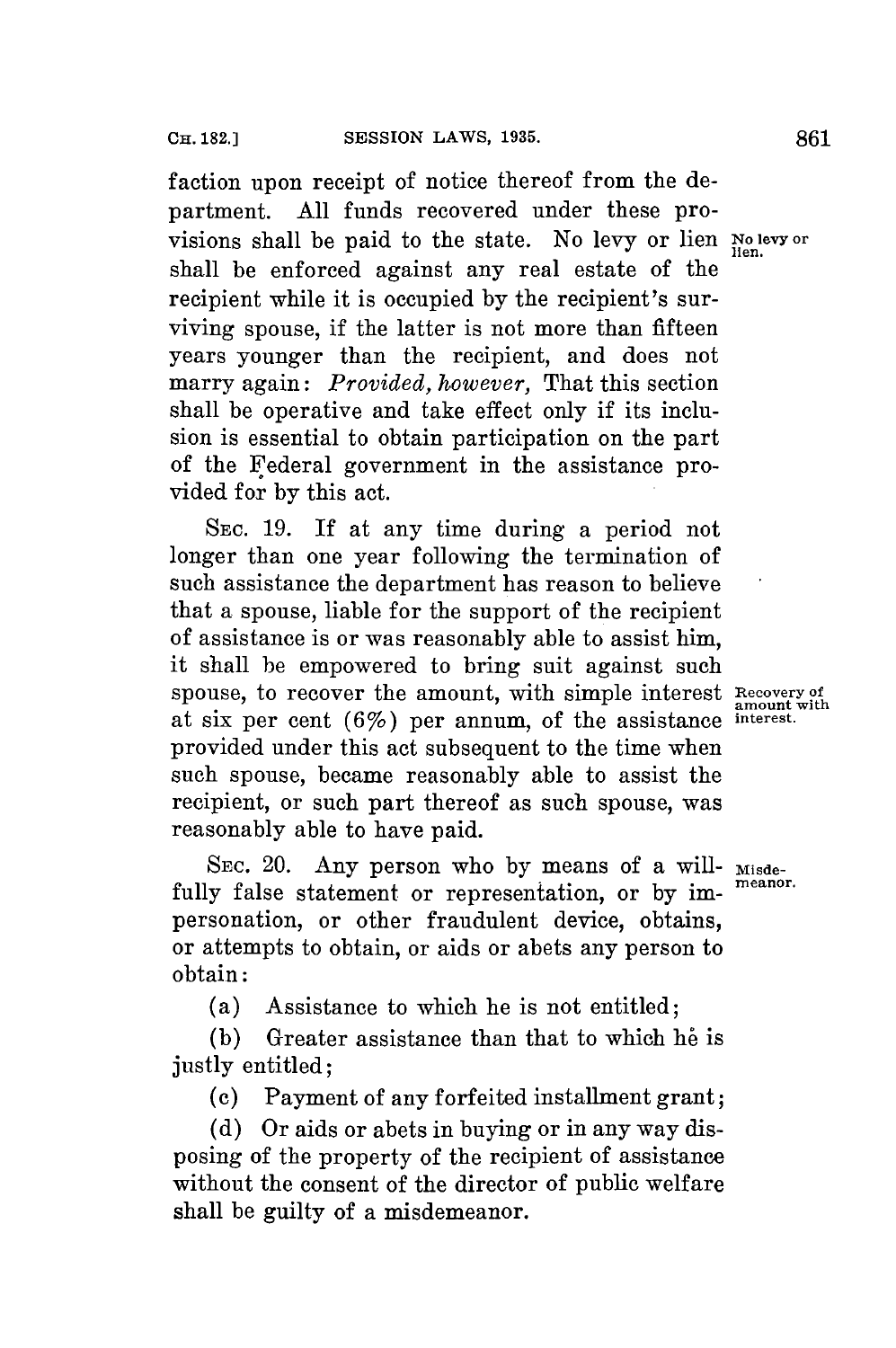that may hereafter be enacted, and no recipient shall have any claim for compensation, or otherwise, **by** reason of his assistance being affected in any way.

**not debar.** receiving old-age assistance under this act shall not **by** reason of his age be debarred from receiving

establish such branch offices and/or appoint such subordinate officers, agencies or employees throughout the state as may be reasonably necessary to carry out the purposes of this act expeditiously and with a minimum of delay to applicants for assis-

**from general fund.** act shall be a charge against and payable out of the general fund of the state. Payment thereof shall be **by** warrant of the state auditor to be drawn upon vouchers duly prepared and verified **by** the director

**by** such amending or repealing act.

other public relief and care.

**Assistance SEC.** 21. **All** assistance granted under this act **subject to** shall be deemed to be granted and to be held subject amending or **epealing** to the provisions of any amending or repealing act

**Age shall** SEc. 22. **A** person **65** years of age or more not

**Establish-** SEc. **23.** The department of public welfare, for **ment of branch the purpose of administration**, shall have power to

**Payment SEc.** 24. **All** old-age assistance grants under this

tance.

of public welfare.

State **SE. 25.** Any moneys which may be received **by** treasury.

the State of Washington from the Federal government as aid in defraying the cost of old-age assistance under this act shall be deposited in the state treasury to the credit of the general fund but separite accounts shall be kept in order that the state may make such reports and render such accounting as may be required **by** the appropriate Federal authority.

,

State accepts SEC. 26. The state hereby accepts the provisions act pending<br>act pending of that certain act now pending before the Congress<br>congress. of the United States entitled, "A bill to alleviate the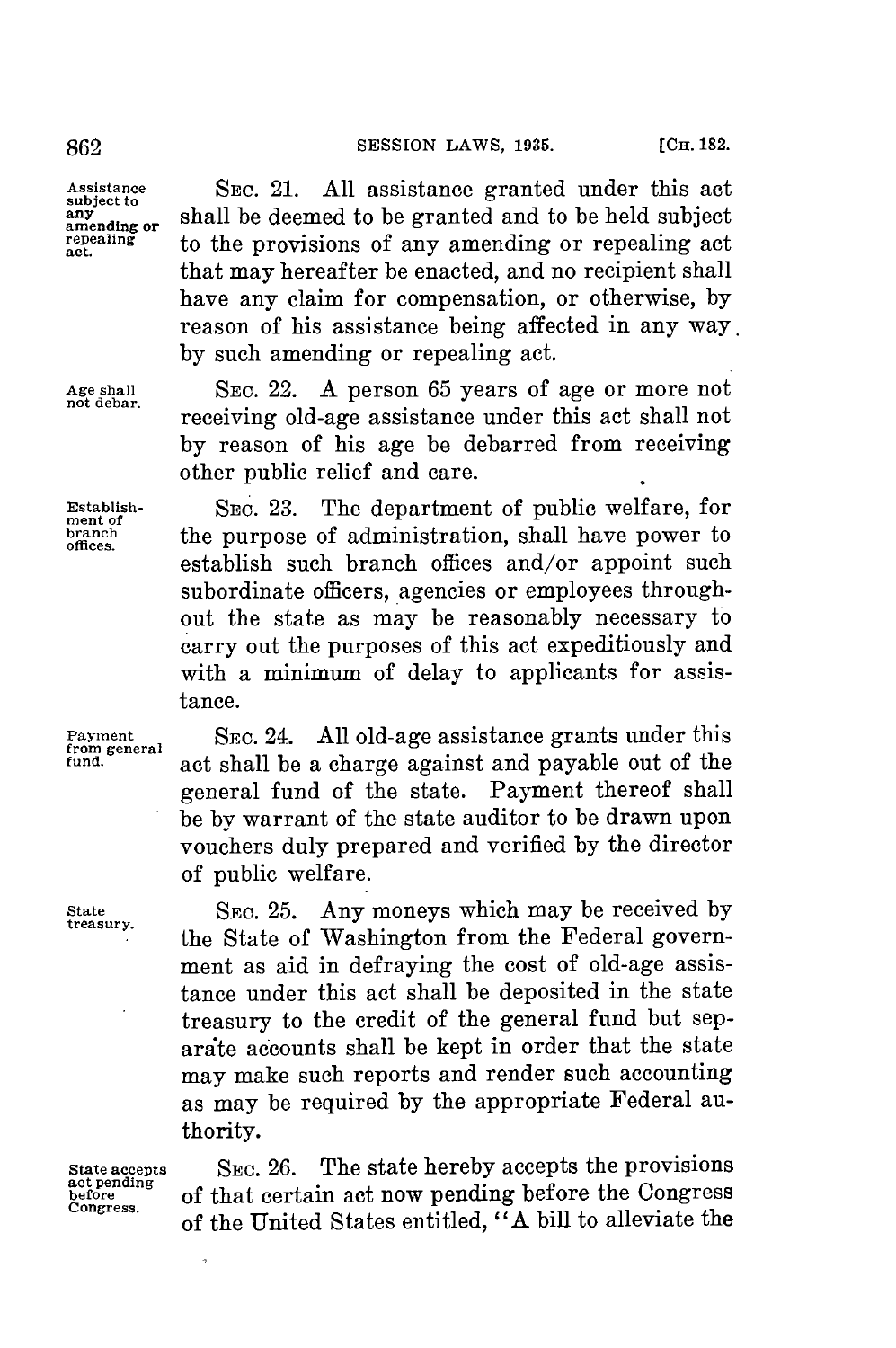hazards of old-age, unemployment, illness and dependency, to establish a social insurance board in the department of labor, and for other purposes," and for such other act with like or similar objects as may be enacted. Formal acceptance of the pro- **Formal** visions of such act, relating to allotments to states **by governor**. for old-age assistance, if the act is enacted substantially in its proposed form, shall be signified **by** the governor in the event that the legislature shall not be in session when said act of Congress is finally enacted.

SEC. **27.** Whenever in this act the masculine **Both sexes.** pronoun is used it shall, in proper cases, be held to include the feminine.

SEC. 28. In order to effectuate and carry out *Appropria*the purposes of this act, there is hereby appropriated out of the general fund of the state, **for** the biennium ending March **31, 1937,** the sum of ten million dollars **(\$10,000,000),** or as much thereof as shall be found necessary: *Provided,* That the cost of administration of the act shall not exceed five (5) per Limit on cost of adcent of the total amount expended for all purposes **ministration.** under its provisions.

**SEC. 29.** Chapter **29,** Laws of **1933,** is hereby **Repeal of ch. 29, Laws of** repealed and no rights or privileges which may have **1933.** been granted to any individual under said act shall be deemed continued **,by** this act. Each county auditor shall, upon the taking effect of this act, immediately transmit to the department of public welfare all such records in his possession, or in possession of the board of county commissioners, as bear upon the eligibility of persons to assistance under the provisions of this act.

SEc. **30.** That section **9,** chapter **55** of the Laws **Amends § 9, ch. 55, Laws** of **1933** be amended to read as follows: **of 1933.**

Section **9.** In addition to the license fees required **by** this act, the licensee shall pay to the rac-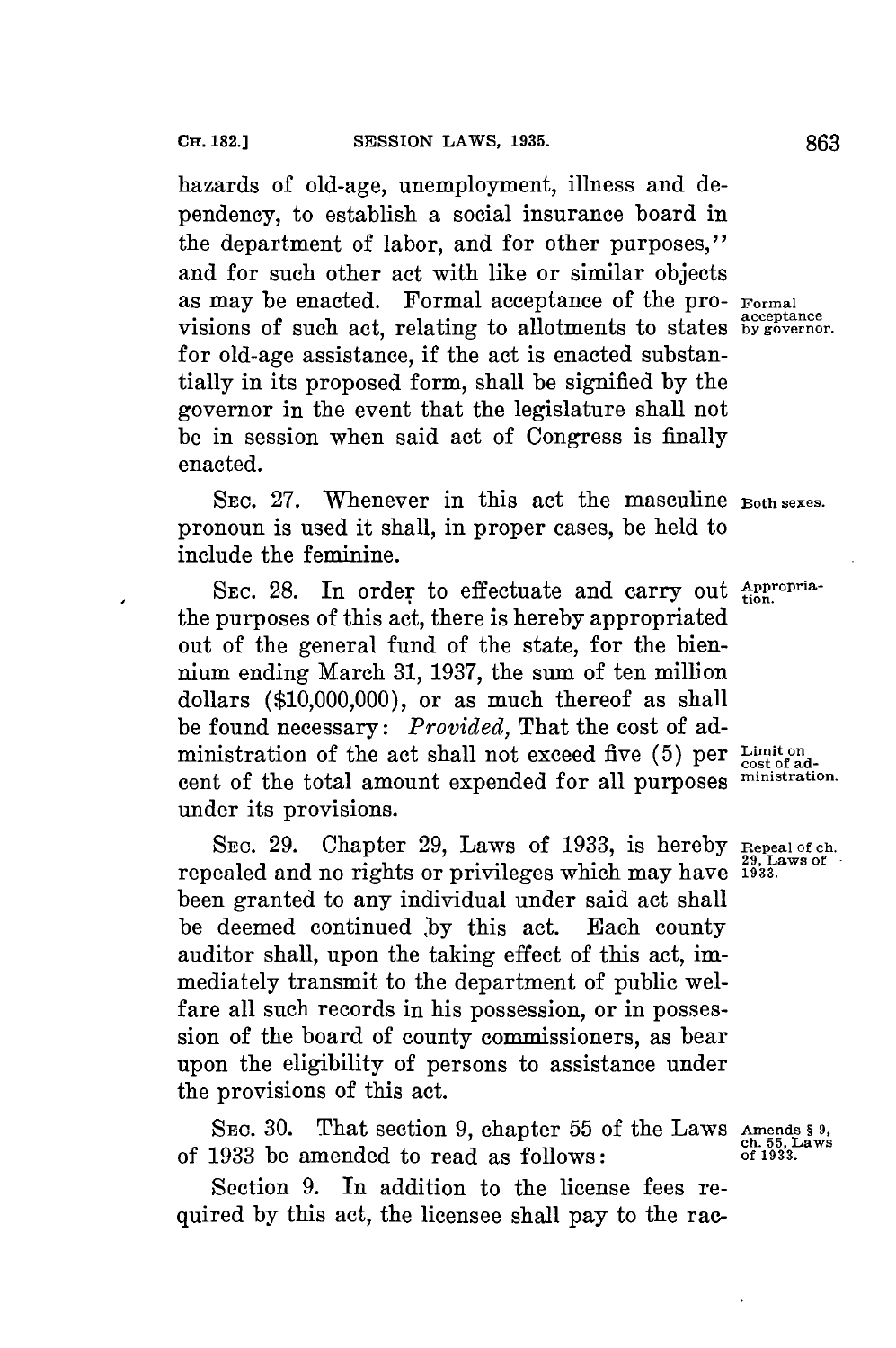864 **SESSION LAWS, 1935.** [CH. 182.

5% pari-<br>mutuel<br>receipts paid<br>to commis-

**state**

age pension<br>fund<br>abolished.

ing commission five (5) per centum of the gross receipts of all pari-mutual machines at each race sion. meet, which sums shall be paid daily to the racing commission. **All** sums paid to the commission, together with all sums collected **for** license fees under the provisions of this act, shall be disposed of **by** the **Disposition** commission as follows: Twenty (20) per centum **of funds.** thereof shall be paid to and retained **by** the commission for the payment of the salary of its members; **Salaries.** of its secretary, and the salaries of all other clerical, office, and other help employed **by** the commission, together with all expenses in connection with the carrying out of the provisions of this act, except that no payment need be made for office accommodation furnished **by** the state: *Provided, however,* That no salary, wages, expenses or compensation of any kind shall be paid by the State of Washington for, or in connection with the work of the commission in carrying out the provisions of this act; and the remaining **80% paid to** eighty **(80)** per centum of all sums collected **by** the commission shall, on the next business day following the receipt thereof, be paid to the state treasurer, and **by** him placed in the general fund of the state treasury. Any moneys collected or paid to the commission under the terms of this act, and not expended **by** the commission as herein provided, at the time of making its report to the legislature, shall be paid to the state treasurer and be placed in the general fund of the state treasury.

**County old- SEc. 31.** The county old-age pension fund is hereby abolished as of July 1, 1935. After the payment of all claims outstanding as of said date, which are a proper charge against such fund, the balance, if any, remaining in the county old-age pension fund in each county of the state shall **by** the proper county officers be paid over and transferred to the current expense fund of said county.